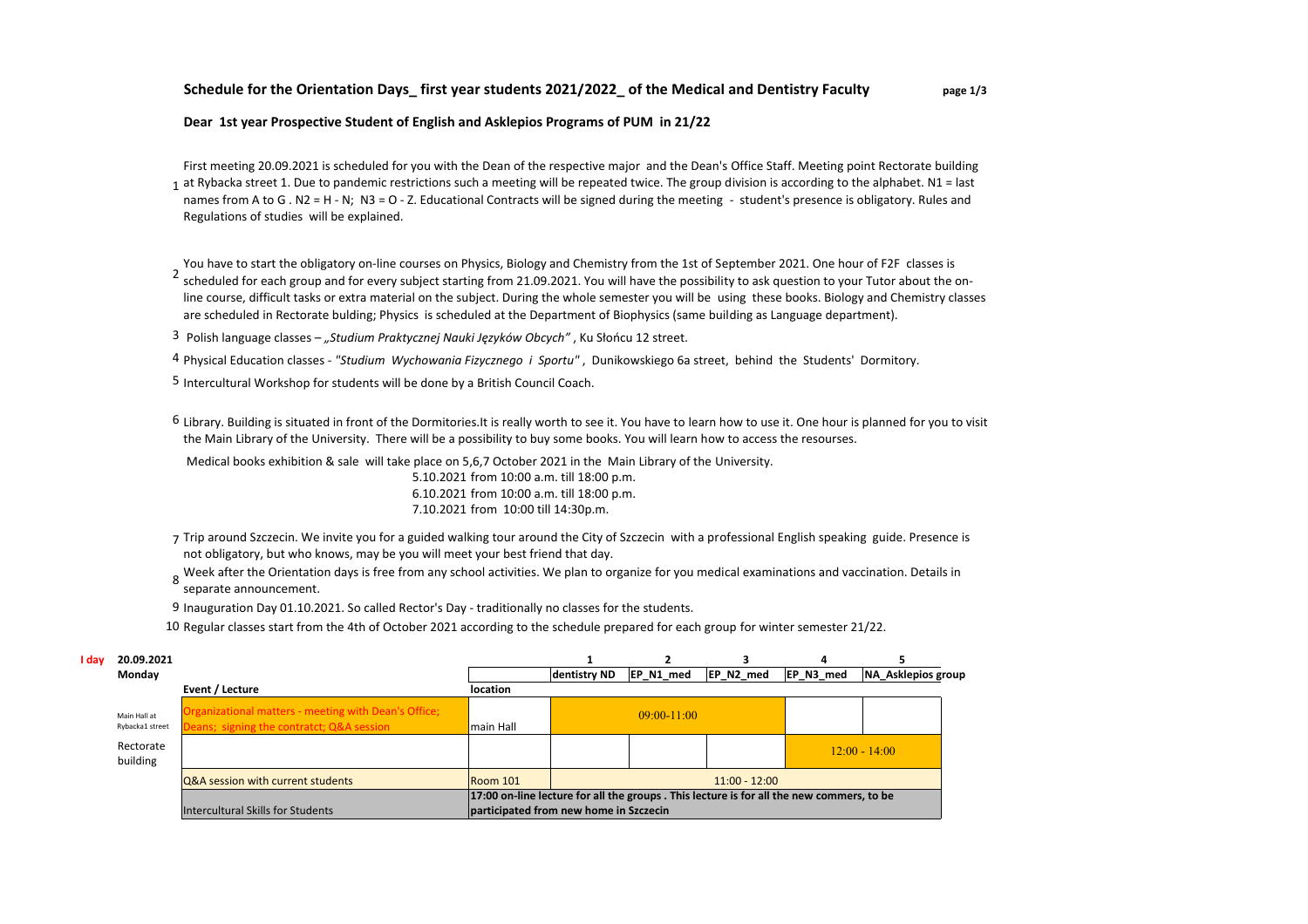## **Schedule for the Orientation Days\_ first year students 2021/2022\_ of the Medical and Dentistry Faculty page 2/3**

| II dav | 21.09.2021                      |                                                                        | group                     |                 |                 | 3               |                 | h                  |
|--------|---------------------------------|------------------------------------------------------------------------|---------------------------|-----------------|-----------------|-----------------|-----------------|--------------------|
|        | Tuesday                         |                                                                        |                           | dentistry ND    | EP_N1_med       | EP_N2_med       | EP_N3_med       | NA Asklepios group |
|        |                                 | Event / Lecture                                                        | <b>location</b>           |                 |                 |                 |                 |                    |
|        |                                 | Chemistry - Supervisor : Assoc. prof. Krzysztof<br>Lubkowski, MSc, PhD | room 306                  | $10:15 - 11:15$ |                 |                 | $09:00-10:00$   |                    |
|        |                                 | Physics - Supervisor : Karolina Jezierska, MSc, PhD                    | <b>Biophysics</b><br>Dept |                 |                 |                 |                 | $10:15 - 11:15$    |
|        | Main Hall at<br>Rybacka1 street | Biology - Supervisor : Helena Rudnicka MD, PhD                         | room $109$                |                 | $09:00-10:00$   | $10:15 - 11:15$ |                 |                    |
|        |                                 | Intercultural workshops for Students                                   | Main Hall                 |                 | $13:15 - 14:15$ |                 |                 | $14:30 - 15:30$    |
|        |                                 | Polish Language classes                                                | Languages<br>Dept         |                 |                 |                 |                 | $09:00-10:00$      |
|        |                                 | <b>Physical Education</b>                                              | PE Dept                   |                 |                 |                 | $11:30 - 12:30$ |                    |

| III day 22.09.2021 |                                                                        | group                                                             |                 |                 |                 |               |                    |
|--------------------|------------------------------------------------------------------------|-------------------------------------------------------------------|-----------------|-----------------|-----------------|---------------|--------------------|
| Wednesdav          |                                                                        |                                                                   | dentistry ND    | EP N1 med       | EP N2 med       | EP N3 med     | NA Asklepios group |
|                    | Event / Lecture                                                        | <b>location</b>                                                   |                 |                 |                 |               |                    |
|                    | Chemistry - Supervisor : Assoc. prof. Krzysztof<br>Lubkowski, MSc, PhD | room $306$                                                        |                 | $09:00 - 10:00$ |                 |               |                    |
|                    | Physics - Supervisor : Karolina Jezierska, MSc, PhD                    | <b>Biophysics</b><br>Dept                                         | $09:00-10:00$   |                 | $10:15 - 11:15$ |               |                    |
|                    | Biology - Supervisor : Helena Rudnicka MD, PhD                         | room $109$                                                        |                 |                 |                 | $09:00-10:00$ | $10:15 - 11:15$    |
|                    | Polish Language classes                                                | Languages<br>Dept                                                 | $10:15 - 11:15$ |                 | $09:00-10:00$   |               |                    |
|                    | Physical Education                                                     | PE Dept                                                           |                 | $10:45 - 11:45$ |                 |               | 12:45-13:45        |
|                    | Walking tour around City of Szczecin                                   | meeting point - Rectorate Building at Rybacka street 1 15:00 p.m. |                 |                 |                 |               |                    |